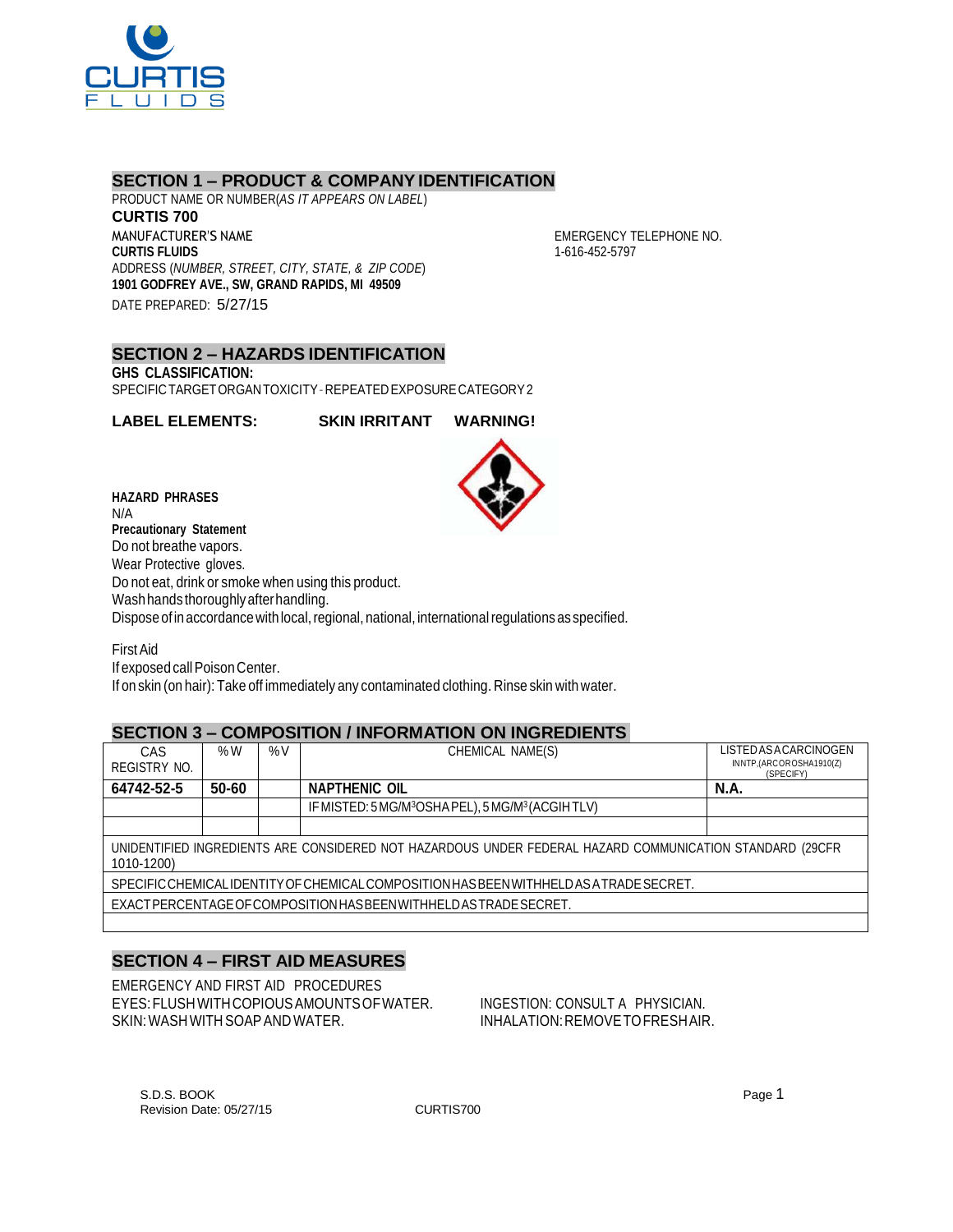APPEARANCE, ODOR AND ODOR THRESHOLD

**SURFACES.**

**SECTION 6 – ACCIDENTAL RELEASE MEASURES**

CERCLA (Superfund) REPORTABLE QUANTITY (in lbs.) **N/A**

**SECTION 5 – FIRE FIGHTING MEASURES**

EXTINGUISHING MEDIA **FOAM. CO2, DRY CHEMICAL** SPECIALFIREFIGHTINGPROCEDURES**DIRECTATBASEOFFLAME**

UNUSUALFIREANDEXPLOSION HAZARDS **NONE KNOWN**

FLASH POINT METHOD USED > **330 ºF C.O.C.**

RCRAHAZARDOUSWASTENO.(40CFR261.33) **TREATASOILYWASTEASLOCAL,STATE,FEDERALREGULATIONSPERMIT.** VOLATILEORGANIC COMPOUND (VOC)(as packaged, minus water) **N/A**

STEPSTOBETAKEN IN CASE MATERIAL IS RELEASED OR SPILLED **CONTAIN SPILL. REMOVE WITH GROUNDED SUCTION PUMP TO SALVAGECONTAINER.DONOTFLUSHTOSEWERS.COVERWITHABRASIVE/ABSORBENTMATERIALTOAVOIDSLIPPERY**

= Theoretical lb. Gal **N/A** Analytical lb. Gal **N/A**

# **SECTION 7 – HANDLING AND STORAGE**

PRECAUTIONSTOBETAKENINHANDLINGANDSTORING **KEEPFROM FREEZING FOREASEINHANDLING**

OTHER PRECAUTIONS **GOOD PERSONAL HYGIENE SHOULD ALWAYS BE PRACTICED.**

# **SECTION 8 – EXPOSURE CONTROL / PERSONAL PROTECTION**

RESPIRATORY PROTECTION (SPECIFY TYPE) **NONE DEEMED NEEDED.** VENTILATION LOCAL EXHAUST (Specify Rate) **ONLYIFMISTED.** SPECIAL **N/A**

MECHANICAL (General) (Specify Rate) **ONLYIFMISTED.** OTHER **N/A**

PROTECTIVEGLOVES(SpecifyType) **OIL/WATERRESISTANT** EYE PROTECTION(SpecifyType)**CHEMICALGOGGLES** OTHERPROTECTIVEEQUIPMENT **NONENORMALLY NEEDED. GOODPERSONALHYGIENESHOULDALWAYSBEPRACTICED.**

# **SECTION 9 – PHYSICAL AND CHEMICAL PROPERTIES**

| 71 LEAN MOL. ODON AMD ODON THINLOHOLD            |                               |                         |
|--------------------------------------------------|-------------------------------|-------------------------|
| DARK TRANSPARENT OIL, BLAND ODOR, MILKY EMULSION |                               |                         |
| $pH = 8.3$ (@10%)                                | <b>MELTING POINT</b>          | FREEZING POINT < - 30°F |
| BOILING POINT > 490 ºF                           | FLASH POINT 330 °F            |                         |
| EVAPORATION RATE N/A                             | FLAMMABILITY N/A              |                         |
| UPPER/LOWER FLAMMABILITY OR EXPLOSIVE LIMITS N/A |                               |                         |
| VAPOR PRESSURE N/A                               |                               |                         |
| VAPOR DENSITY N/A                                | RELATIVE DENSITY 0.94         |                         |
| SOLUBILITY IN WATER COMPLETE                     |                               |                         |
| PARTITION COEFFICIENT: N/A                       |                               |                         |
| AUTO IGNITION TEMPERATURE > 600°F                | DECOMPOSITION TEMPERATURE N/A |                         |
| VISCOSITY 350" SUS                               |                               |                         |
|                                                  |                               |                         |



FLAMMABLE LIMITS NA LEL UEL

**NOT. DET. NOT. DET.**